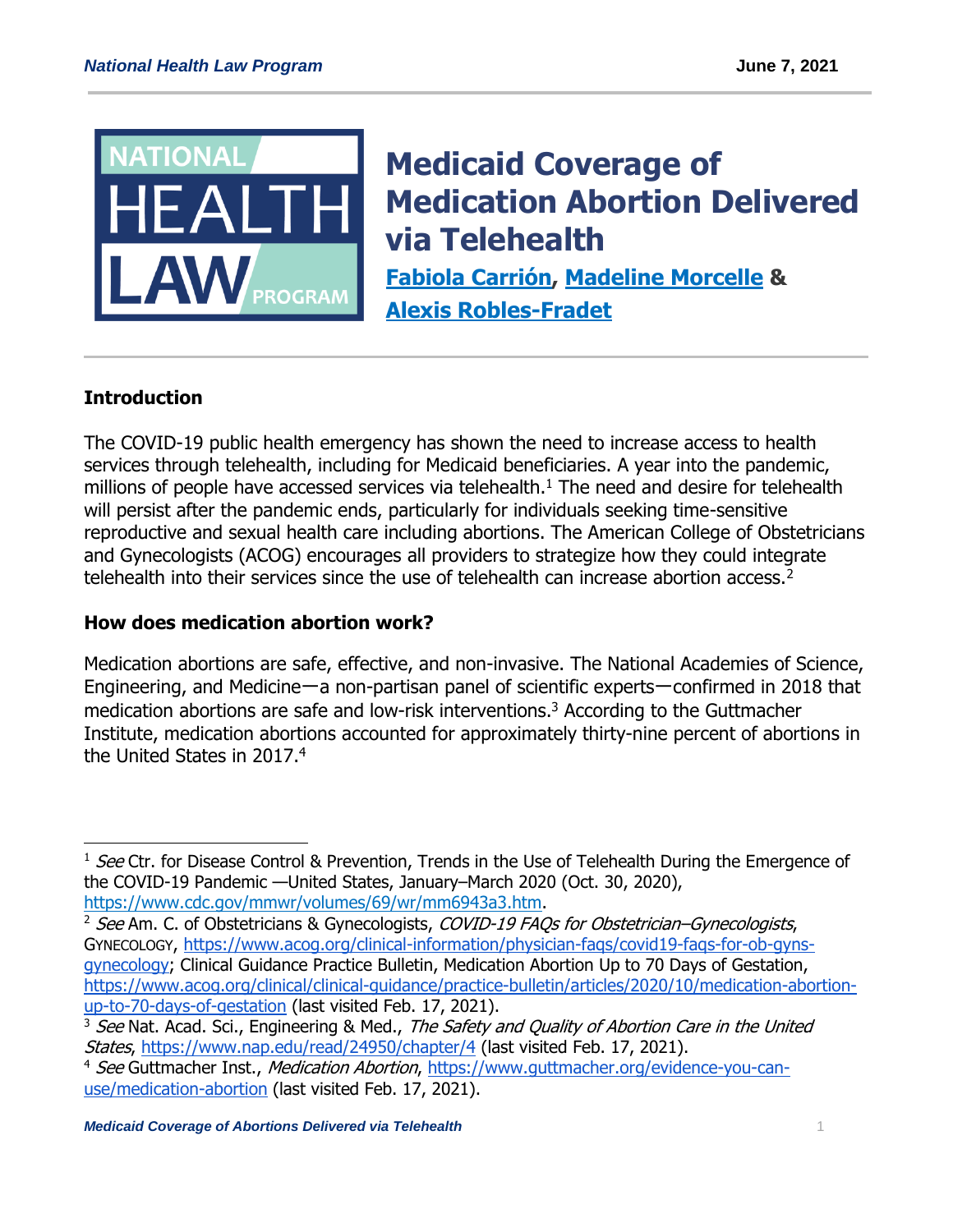Medication abortion involves taking two medications: mifepristone and misoprostol.<sup>5</sup> Mifepristone blocks progesterone, a hormone needed for a pregnancy to continue development, and misoprostol, which causes the uterus to empty. The U.S. Food and Drug Administration (FDA) allows patients to take mifepristone and misoprostol at home with the choice of self-assessment or clinical follow-up to determine success of the abortion.<sup>6</sup>

#### **What restrictions does the FDA impose on medication abortion?**

For more than twenty years, the FDA has imposed significant restrictions on dispensing and distributing mifepristone. It classified the restrictions as a Risk Evaluation and Mitigation Strategy (REMS), a designation that allows imposing restrictions on a limited amount of drugs. The three main REMS requirements are:

- mifepristone must be dispensed in a clinic, hospital, or under the direct supervision of a certified medical provider;
- the prescribing provider must be certified in the mifepristone REMS Program by submitting a Prescriber Agreement Form to the drug distributor; and
- the patient must sign and the provider must obtain the FDA-approved Patient Agreement Form.<sup>7</sup>

In 2016, the FDA approved a new evidence-based regimen and drug label to allow use of mifepristone for up to ten weeks of gestation and permit home administration. $8$  Of more than 20,000 FDA-regulated drug products, mifepristone is the only one that the FDA requires to be picked up in person even though it can be safely self-administered at home. People who seek abortionーhalf of whom have low incomes and many of whom are people of colorーare more likely to work in essential jobs, have less access to health care, face greater health risks, and have limited means of transportation. As such, these requirements impose a heavy burden on burden on patients, their families, as well as providers.

On July 13, 2020, a judge for the U.S. District Court for the District of Maryland granted a preliminary injunction against the FDA's enforcement of the REMS in-person requirements, ruling that the REMS' in-person dispensing requirements place an undue burden on patients' constitutional rights to abortion care and severely jeopardize the health and economic stability

[bulletin/articles/2020/10/medication-abortion-up-to-70-days-of-gestation](https://www.acog.org/clinical/clinical-guidance/practice-bulletin/articles/2020/10/medication-abortion-up-to-70-days-of-gestation) (last visited Feb. 17, 2021). <sup>6</sup> See Am. C. Obstetricians & Gynecologists, Clinical Guidance Practice Bulletin, Medication Abortion Up to 70 Days of Gestation, [https://www.acog.org/clinical/clinical-guidance/practice-](https://www.acog.org/clinical/clinical-guidance/practice-bulletin/articles/2020/10/medication-abortion-up-to-70-days-of-gestation)

<https://www.accessdata.fda.gov/scripts/cder/rems/index.cfm?event=RemsDetails.page&REMS=390> (last visited Feb. 12, 2021).

 $\overline{a}$ 

<sup>&</sup>lt;sup>5</sup> See Am. C. Obstetricians & Gynecologists, Clinical Guidance Practice Bulletin, Medication Abortion Up to 70 Days of Gestation, [https://www.acog.org/clinical/clinical-guidance/practice-](https://www.acog.org/clinical/clinical-guidance/practice-bulletin/articles/2020/10/medication-abortion-up-to-70-days-of-gestation)

[bulletin/articles/2020/10/medication-abortion-up-to-70-days-of-gestation](https://www.acog.org/clinical/clinical-guidance/practice-bulletin/articles/2020/10/medication-abortion-up-to-70-days-of-gestation) (last visited Feb. 17, 2021). <sup>7</sup> See Food & Drug Admin., Approved Risk Evaluation and Mitigation Strategies (REMS),

<sup>&</sup>lt;sup>8</sup> See Food & Drug Admin., Mifeprex (mifepristone) Information,

[https://www.fda.gov/drugs/postmarket-drug-safety-information-patients-and-providers/mifeprex](https://www.fda.gov/drugs/postmarket-drug-safety-information-patients-and-providers/mifeprex-mifepristone-information)[mifepristone-information](https://www.fda.gov/drugs/postmarket-drug-safety-information-patients-and-providers/mifeprex-mifepristone-information) (last visited on Feb. 18, 2021).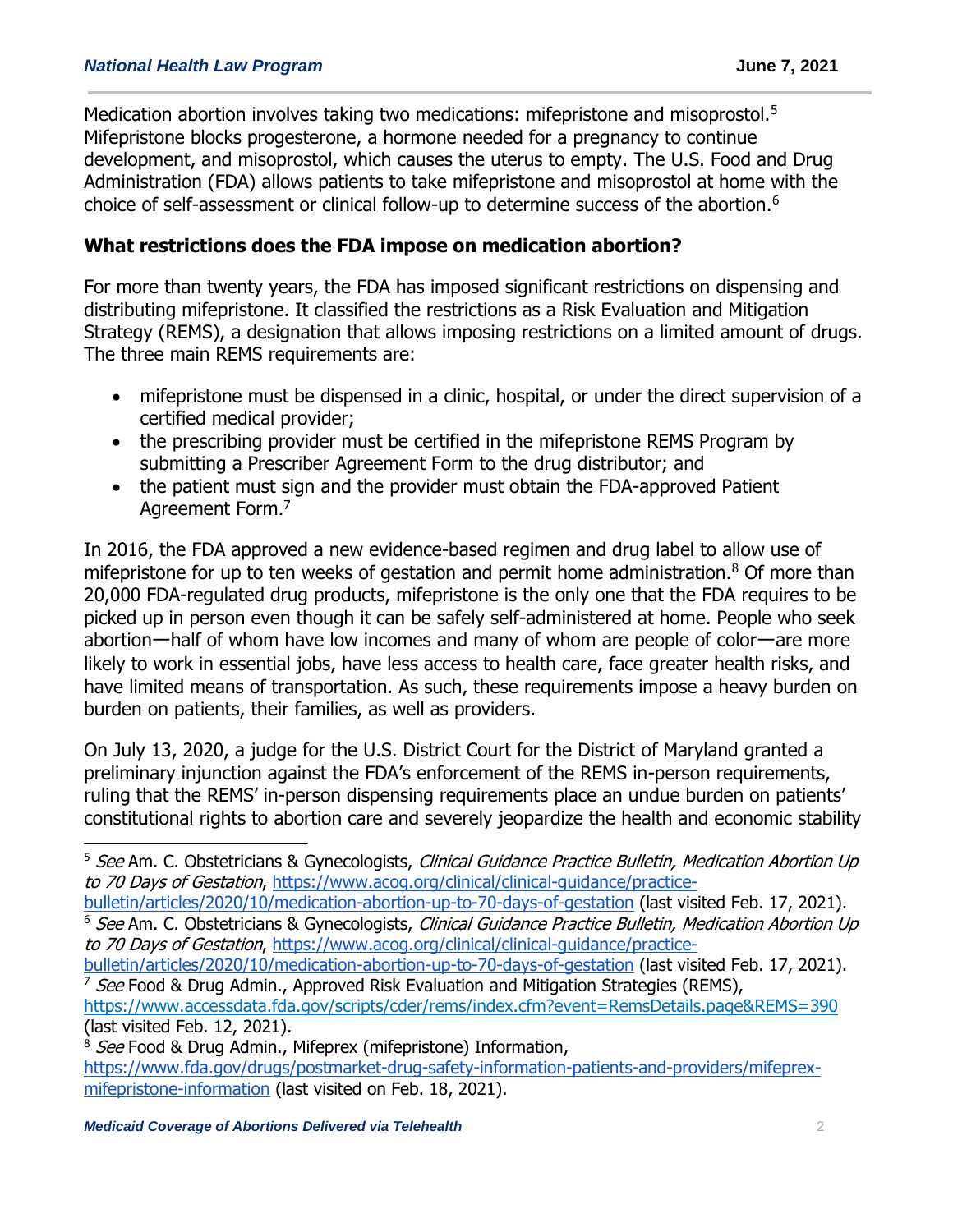of patients, their families, and clinic staff during the COVID-19 pandemic.<sup>9</sup> The preliminary injunction remained in effect until January 12, 2021, when the U.S. Supreme Court stayed the injunction at the Trump administration's request pending a decision by the U.S. Court of Appeals for the Fourth Circuit.<sup>10</sup>

#### **How does telehealth delivery of medication abortion work?**

The telehealth delivery of medication abortion is rapidly evolving in the midst of the COVID-19 pandemic. One study looked at the ways in which COVID-19 changed abortion delivery among independent abortion clinics since May until the end of 2020. <sup>11</sup> Eighty-seven percent of clinics reported shifts in protocols due to COVID-19, many of which related to telehealth:

- 71 percent of clinics reported moving to phone or video for follow-up appointments;
- 41 percent reported starting or increasing telehealth for patient consultations and screenings;
- 20 percent reported allowing patients to quickly pick up medication abortion pills; and
- 4 percent began mailing medications to patients after telehealth appointments.

Before the COVID-19 public health emergency, another multistate study assessed the outcomes of medication abortion provided through telehealth and compared them with inperson clinician meetings.<sup>12</sup> The researchers reviewed the health records of 5,952 patients who had medication abortions: 738 patients received abortion via telehealth and 5,214 received abortions in person. Telehealth patients took mifepristone in view of the clinician on a secure video-conferencing platform while the other patients took mifepristone before a clinician in-person. In both groups, misoprostol was either dispensed at the health center or prescribed. The researchers found that telehealth medication abortions are comparable to inperson medication abortions. In fact, in-person medication abortion patients had a higher likelihood of follow-up. When comparing all patients who completed follow-up, telehealth patients were less likely to experience ongoing pregnancies and referrals for aspiration

<sup>9</sup> Am. C. of Obstetricians & Gynecologists et al. v. U.S. Food & Drug Admin., No. 90 (D. Md. Jul. 13, 2020) (order granting preliminary injunction), [https://www.aclu.org/legal-document/preliminary](https://www.aclu.org/legal-document/preliminary-injunction-granted)[injunction-granted.](https://www.aclu.org/legal-document/preliminary-injunction-granted)

<sup>&</sup>lt;sup>10</sup> Food & Drug Admin. v. College of Obstetricians & Gynecologists et al., No. 20A34 (592 U.S. Jan. 12, 2021) (order granting application for stay),

[https://www.supremecourt.gov/opinions/20pdf/20a34\\_3f14.pdf&sa=D&source=editors&ust=16136629](https://www.supremecourt.gov/opinions/20pdf/20a34_3f14.pdf&sa=D&source=editors&ust=1613662947868000&usg=AOvVaw0hk-Rgipb1LtBuYirQCrrB) [47868000&usg=AOvVaw0hk-Rgipb1LtBuYirQCrrB.](https://www.supremecourt.gov/opinions/20pdf/20a34_3f14.pdf&sa=D&source=editors&ust=1613662947868000&usg=AOvVaw0hk-Rgipb1LtBuYirQCrrB)

 $11$  See Ushma D. Upadhyay et al., Adoption of No-Test and Telehealth Medication Abortion Care Among Independent Abortion Providers in Response to COVID-19, X CONTRACEPTION 2 (2020), [https://www.sciencedirect.com/science/article/pii/S2590151620300320.](https://www.sciencedirect.com/science/article/pii/S2590151620300320)

<sup>&</sup>lt;sup>12</sup> See Julia Kohn et al., Medication Abortion Provided Through Telemedicine in Four U.S. States, 134 Obstetrics & Gynecology 2,

[https://journals.lww.com/greenjournal/Fulltext/2019/08000/Medication\\_Abortion\\_Provided\\_Through\\_T](https://journals.lww.com/greenjournal/Fulltext/2019/08000/Medication_Abortion_Provided_Through_Telemedicine.19.aspx) [elemedicine.19.aspx](https://journals.lww.com/greenjournal/Fulltext/2019/08000/Medication_Abortion_Provided_Through_Telemedicine.19.aspx) (last visited Feb. 17, 2021).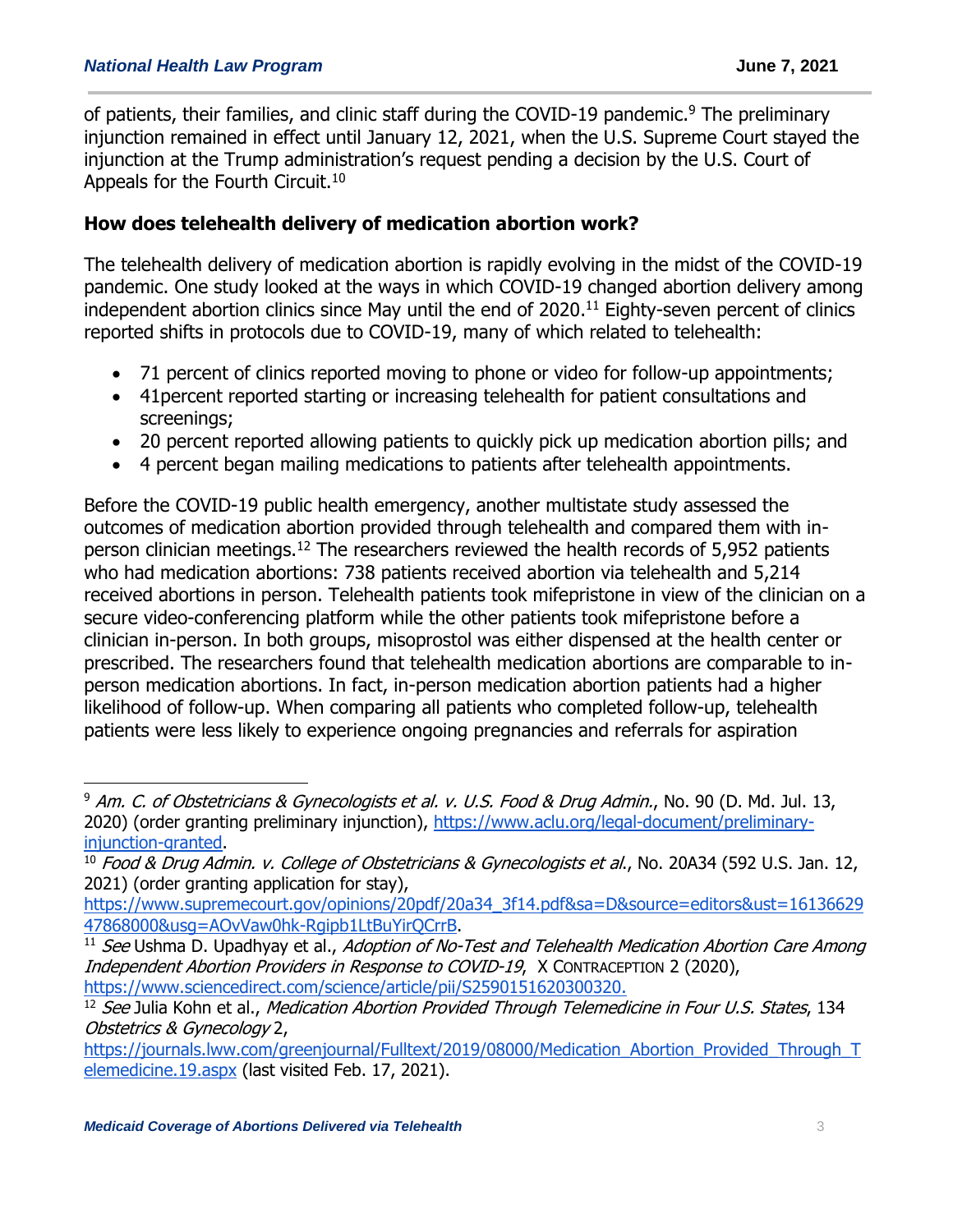abortions. Across both groups, fewer than one percent of patients reported significant adverse events and none reported deaths.

## **How does Medicaid cover medication abortion?**

The Medicaid Act requires states to cover abortion services for which federal funding is available. Since 1976, an annual appropriations bill rider known as the Hyde Amendment has restricted federal funding for abortion services in Medicaid. In its current version, the Hyde Amendment only requires coverage in the narrow circumstances of rape, incest, or life endangerment.<sup>13</sup> However, states may use their own funding to pay for abortions past these circumstances and sixteen states have opted to do so.<sup>14</sup>

The Medicaid program does not differentiate between the different types of abortion interventions (e.g. medication, aspiration, surgical). According to Medicaid law, states that have opted to cover prescription drugs (all states) must cover all outpatient drugs from any manufacturer participating in the Medicaid Drug Rebate Program.<sup>15</sup> Mifepristone has been approved by the FDA and its manufacturer, Danco Laboratories, has a Medicaid rebate agreement in place with the U.S. Department of Health and Human Services.<sup>16</sup> Therefore, all states through their Medicaid programs must cover mifepristone under the circumstances of rape, incest, and life endangerment.

# **How does Medicaid cover telehealth services?**

During the COVID-19 public health emergency, the Centers for Medicare and Medicaid Services (CMS) published substantive telehealth guidance on Medicaid. For instance, CMS released guidelines to facilitate widespread adoption of telehealth services in state Medicaid programs.<sup>17</sup> It noted that states have a great deal of flexibility with respect to covering

<sup>&</sup>lt;sup>13</sup> U.S. Dep' t of Defense and Labor, Health and Human Services, and Education Appropriations Act, 2019 and Continuing Appropriations Act, 2019, Pub. L. No. 115-245, 132 Stat. 2981, 3118, §§ 506-07 (2018).

<sup>&</sup>lt;sup>14</sup> See Guttmacher Inst., State Funding of Abortion Under Medicaid, [https://www.guttmacher.org/state](https://www.guttmacher.org/state-policy/explore/state-funding-abortion-under-medicaid)[policy/explore/state-funding-abortion-under-medicaid](https://www.guttmacher.org/state-policy/explore/state-funding-abortion-under-medicaid) (last visited Feb.18, 2021).

 $15$  Generally, states must cover outpatient prescription drugs made by a manufacturer with a rebate agreement in place as long as the drugs are used for a medically accepted indication. 42 U.S.C. § 1396r-8.

<sup>&</sup>lt;sup>16</sup> See, also, HCFA, Dear State Medicaid Director Letter (Mar. 30, 2001),

<https://www.medicaid.gov/Federal-Policy-Guidance/downloads/smd033001.pdf> (informing states that the manufacturer of Mifeprex has entered into a rebate agreement with the federal government, and as a result, states must cover the drug). Misoprostol is also an FDA-approved prescription; however, as explained below, mifepristone is subject to special requirements.

<sup>&</sup>lt;sup>17</sup> See CMS, State Medicaid & CHIP Telehealth Toolkit: Policy Considerations for States Expanding Use of Telehealth (COVID-19 Version), [https://www.medicaid.gov/medicaid/benefits/downloads/medicaid](https://www.medicaid.gov/medicaid/benefits/downloads/medicaid-chip-telehealth-toolkit.pdf)[chip-telehealth-toolkit.pdf](https://www.medicaid.gov/medicaid/benefits/downloads/medicaid-chip-telehealth-toolkit.pdf) (last visited Feb. 18, 2021).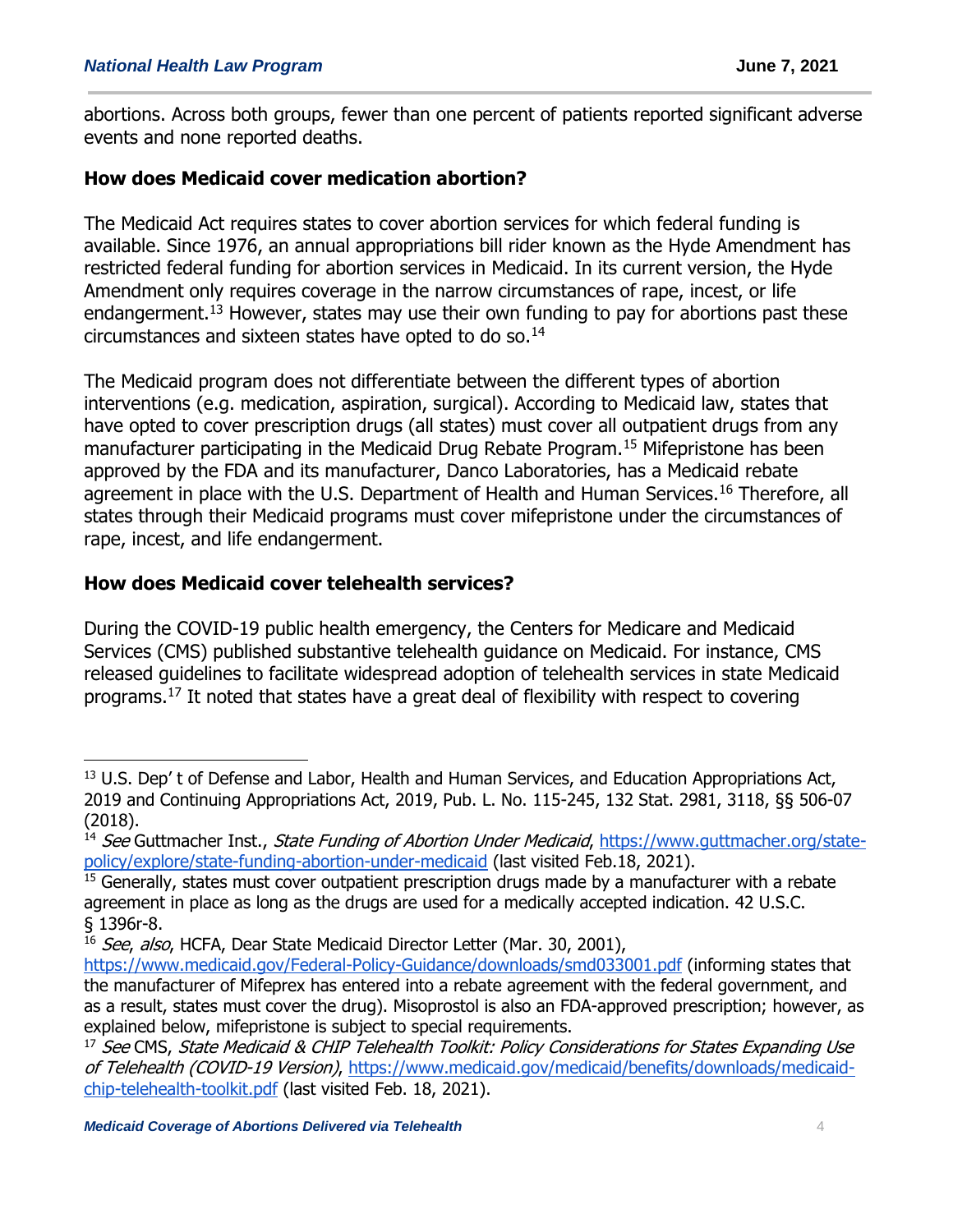Medicaid services delivered via telehealth by confirming that states possess full authority on telehealth delivery and Medicaid coverage.<sup>18</sup> States define:

- what constitutes telehealth;
- what types of providers can deliver services via telehealth;
- what services can be reimbursed for telehealth; and
- What reimbursement structures are available for telehealth services.

CMS also recommended that states amend Medicaid managed care contracts to extend the same telehealth flexibilities authorized under Medicaid fee-for-service.<sup>19</sup>

Even before the COVID-19 public health crisis, all fifty states and Washington, D.C. covered some form of live video telehealth in Medicaid fee-for-service.<sup>20</sup> Eighteen states reimbursed for store-and-forward modalities and twenty-one reimbursed for remote patient monitoring modalities.<sup>21</sup> During the pandemic, many states also began reimbursing audio-only telephone services, though some have indicated that they might eliminate or reduce this flexibility when the public health emergency ends.<sup>22</sup>

Medicaid flexibility is important for access to telehealth services for pregnant patients, whether or not they seek abortions.<sup>23</sup> The American College of Obstetricians and Gynecologists, the Centers for Disease Control and Prevention, and the Office of Population Affairs have encouraged OB-GYNs and other reproductive health providers to strategize how to integrate

[10/CCHP%2050%20STATE%20REPORT%20FALL%202020%20FINAL.pdf.](https://www.cchpca.org/sites/default/files/2020-10/CCHP%2050%20STATE%20REPORT%20FALL%202020%20FINAL.pdf)

 $\overline{a}$  $18$  *Id.* 

<sup>&</sup>lt;sup>19</sup> See CMS, Medicaid State Plan Fee-for-Service Payments for Services Delivered Via Telehealth, <https://www.medicaid.gov/medicaid/benefits/downloads/medicaid-telehealth-services.pdf> (last visited Feb. 18, 2021).

<sup>&</sup>lt;sup>20</sup> See Ctr. for Connected Health Pol'y, State Telehealth Laws & Reimbursement Policies (Fall 2020), [https://www.cchpca.org/sites/default/files/2020-](https://www.cchpca.org/sites/default/files/2020-10/CCHP%2050%20STATE%20REPORT%20FALL%202020%20FINAL.pdf)

 $21$  Id. Store-and-forward communications, which are asynchronous or do not occur in real-time, involve the electronic transmission of medical information (like digital images, documents, and pre-recorded videos) in order to aid in diagnoses and medical consults. Remote patient monitoring involves the use of telehealth technologies to collect medical data, like vital signs and blood pressure, from patients in one location in order to electronically transmit that information to health care providers in a different location.

<sup>&</sup>lt;sup>22</sup> Id. See, also, Fabiola Carrión, Nat'l Health Law Prog., Medicaid Principles on Telehealth (May 11, 2020), [https://healthlaw.org/resource/medicaid-principles-on-telehealth/.](https://healthlaw.org/resource/medicaid-principles-on-telehealth/)

<sup>&</sup>lt;sup>23</sup> See CMS, STATE MEDICAID MANUAL § 4432(B) (Identifying the services that must be available to pregnant individuals "regardless of whether [they were] seeking an abortion," including: (1) Pregnancy tests which would have been performed whether or not the individual was seeking an abortion; (2) Tests to identify sexually transmitted infections [such as chlamydia, gonorrhea, and syphilis]; (3) Laboratory tests routinely performed on a pregnant patient, such as pregnancy tests, pap smears, and urinalysis; (4) Family planning)), [https://www.cms.gov/Regulations-and-](https://www.cms.gov/Regulations-and-Guidance/Guidance/Manuals/Paper-Based-Manuals-Items/CMS021927)[Guidance/Guidance/Manuals/Paper-Based-Manuals-Items/CMS021927.](https://www.cms.gov/Regulations-and-Guidance/Guidance/Manuals/Paper-Based-Manuals-Items/CMS021927)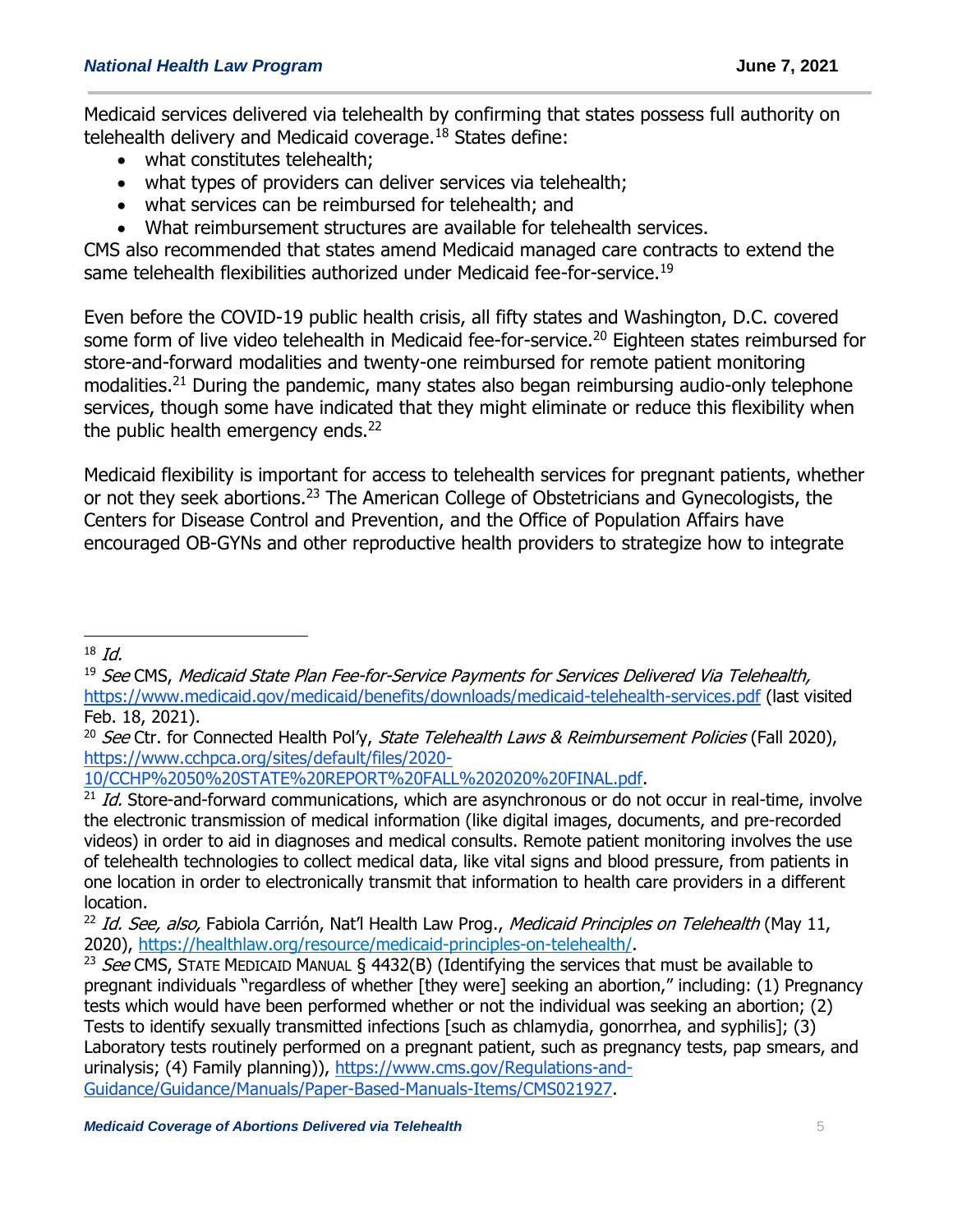telehealth into their services.<sup>24</sup> In addition, some states have moved to explicitly authorize Medicaid reimbursement of reproductive health services delivered via telehealth.<sup>25</sup>

# **How do states restrict access to telehealth delivery of medication abortions?**

According to the Guttmacher Institute, at least seventeen states in 2019 required the physical presence of the prescribing clinician when dispensing medication abortion, essentially banning telehealth delivery of abortions.<sup>26</sup> Other states are on their way to do the same, like Ohio, which passed a telehealth abortion ban in December 2020.<sup>27</sup>

#### **How can we improve access to medication abortions via telehealth for Medicaid enrollees?**

Several policy changes are needed to fulfill telehealth's promise to secure abortion access. First, the National Health Law Program urges Congress to end the Hyde Amendment and pass the Equal Access to Abortion Coverage in Health Insurance Act, which would restore insurance coverage of abortions in health programs and plans such as Medicaid.<sup>28</sup> Second, the Biden administration should take immediate action to not only lift the REMS' dangerous restrictions on an essential health care service during the Public Health Emergency, but also to end the REMS on mifepristone for good. Finally, states should reverse bans on telehealth delivery of abortion and issue guidance on Medicaid coverage of reproductive and sexual health services delivered via telehealth.

[can-do-meet-client-needs-during-covid-19](https://www.fpntc.org/resources/what-family-planning-providers-can-do-meet-client-needs-during-covid-19) (last updated July 16, 2020).

<sup>25</sup> See, e.g., NC Medicaid Division of Health Benefits, Special Bulletin COVID-19 #86: Telehealth and Virtual Patient Communications Clinical Policy Modifications -Family Planning Services for MAFDN Beneficiaries (May 11, 2020), [https://medicaid.ncdhhs.gov/blog/2020/05/11/special-bulletin-covid-19-](https://medicaid.ncdhhs.gov/blog/2020/05/11/special-bulletin-covid-19-86-telehealth-and-virtual-patient-communications-clinical) [86-telehealth-and-virtual-patient-communications-clinical;](https://medicaid.ncdhhs.gov/blog/2020/05/11/special-bulletin-covid-19-86-telehealth-and-virtual-patient-communications-clinical) Texas Health & Human Servs., COVID-19:Updates for Healthy Texas Women and Family Planning Program,

[https://www.healthytexaswomen.org/sites/htw/files/documents/htw-fpp-covid-updates.pdf.](https://www.healthytexaswomen.org/sites/htw/files/documents/htw-fpp-covid-updates.pdf) <sup>26</sup> See Megan K. Donovan, Guttmacher Inst., Improving Access to Abortion via Telehealth (May 16, 2019), [https://www.guttmacher.org/gpr/2019/05/improving-access-abortion-telehealth#.](https://www.guttmacher.org/gpr/2019/05/improving-access-abortion-telehealth)

 $24$  See Am. C. Obstetricians & Gynecologists, COVID-19 FAQs for Obstetrician–Gynecologists, [https://www.acog.org/clinical-information/physician-faqs/covid19-faqs-for-ob-gyns-gynecology;](https://www.acog.org/clinical-information/physician-faqs/covid19-faqs-for-ob-gyns-gynecology) Ctr. for Disease Control & Prevention, Ensuring access to family planning services during COVID-19: a summary of CDC's family planning recommendations for healthcare providers, [https://www.cdc.gov/reproductivehealth/contraception/covid-19-family-planning-services.html;](https://www.cdc.gov/reproductivehealth/contraception/covid-19-family-planning-services.htm) Office of Population Affairs, Family Planning Nat'l Training Ctr., What Family Planning Providers Can Do to Meet Client Needs During COVID-19, [https://www.fpntc.org/resources/what-family-planning-providers-](https://www.fpntc.org/resources/what-family-planning-providers-can-do-meet-client-needs-during-covid-19)

<sup>&</sup>lt;sup>27</sup> See Kat Jercich, *Ohio legislature passes ban on abortion via telehealth*, HEALTHCAREITNEWS, (Dec. 21, 2020), [https://www.healthcareitnews.com/news/ohio-legislature-passes-ban-abortion-telehealth.](https://www.healthcareitnews.com/news/ohio-legislature-passes-ban-abortion-telehealth)

<sup>&</sup>lt;sup>28</sup> Equal Access to Abortion Coverage in Health Insurance Act, H.R. 1692, 116th Cong. (2019), [https://www.congress.gov/bill/116th-congress/house-bill/1692.](https://www.congress.gov/bill/116th-congress/house-bill/1692)